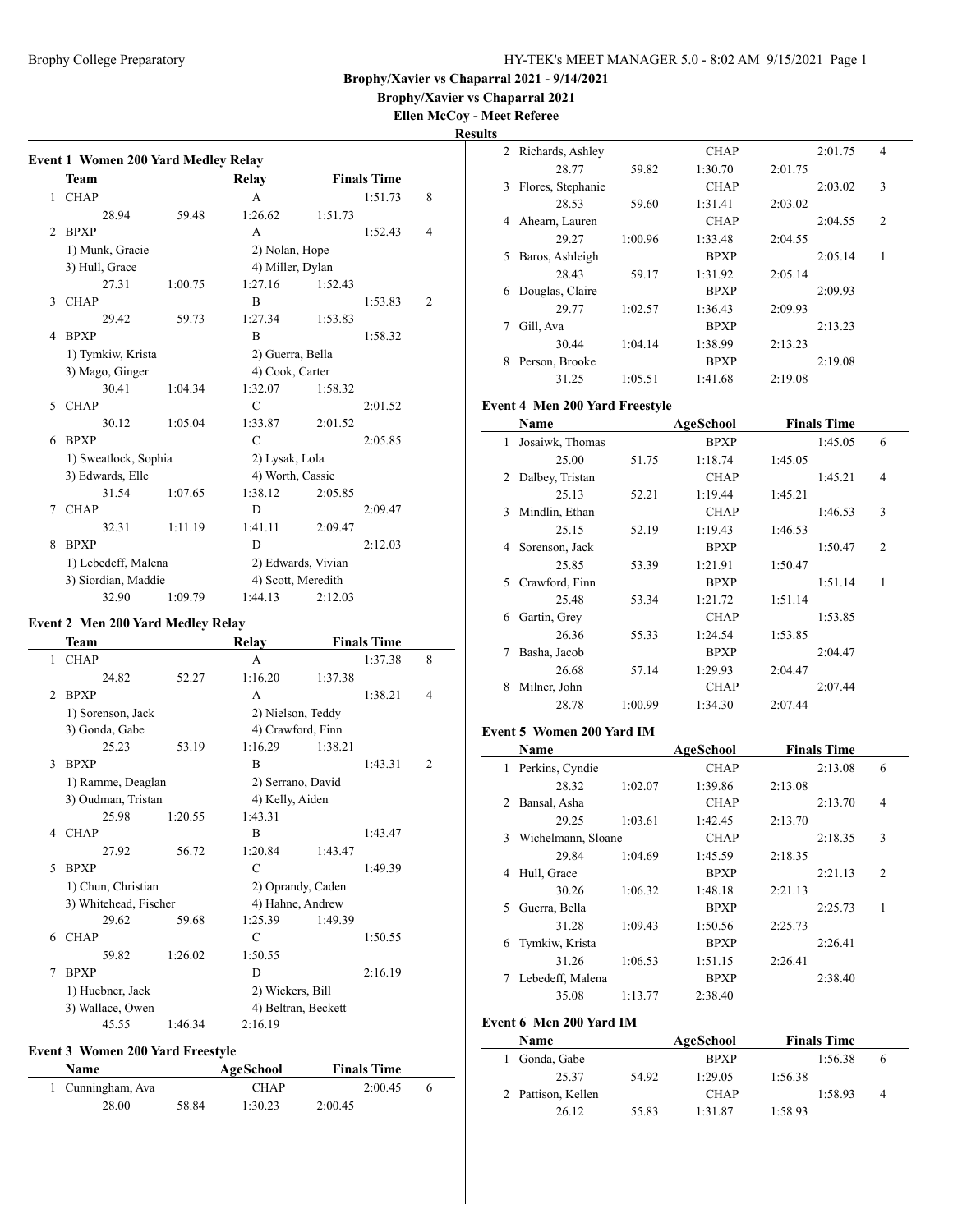**Brophy/Xavier vs Chaparral 2021**

**Ellen McCoy - Meet Referee Results**

 $\overline{\phantom{0}}$ 

| (Event 6 Men 200 Yard IM) |                                         |         |                  |                    |              |  |  |
|---------------------------|-----------------------------------------|---------|------------------|--------------------|--------------|--|--|
|                           | <b>Name</b>                             |         | <b>AgeSchool</b> | <b>Finals Time</b> |              |  |  |
| 3                         | Nielson, Teddy                          |         | <b>BPXP</b>      | 2:02.39            | 3            |  |  |
|                           | 27.22                                   | 1:00.19 | 1:34.04          | 2:02.39            |              |  |  |
| 4                         | Schuricht, Hudson                       |         | <b>CHAP</b>      | 2:02.65            | 2            |  |  |
|                           | 26.95                                   | 1:00.29 | 1:34.66          | 2:02.65            |              |  |  |
| 5                         | Herrera, Jake                           |         | <b>BPXP</b>      | 2:05.57            | 1            |  |  |
|                           | 27.17                                   | 1:00.55 | 1:37.14          | 2:05.57            |              |  |  |
| 6                         | Sgouros, Jonathan                       |         | <b>CHAP</b>      | 2:10.34            |              |  |  |
|                           | 28.27                                   | 1:39.33 | 2:10.66          | 2:10.34            |              |  |  |
| 7                         | Engelhardt, Ethan                       |         | <b>CHAP</b>      | 2:16.73            |              |  |  |
|                           | 28.06                                   | 1:04.24 | 1:45.34          | 2:16.73            |              |  |  |
| 8                         | Huebner, Jack                           |         | <b>BPXP</b>      | 3:09.30            |              |  |  |
|                           | 42.88                                   | 1:31.40 | 2:29.92          | 3:09.30            |              |  |  |
|                           | <b>Event 7 Women 50 Yard Freestyle</b>  |         |                  |                    |              |  |  |
|                           | Name                                    |         | <b>AgeSchool</b> | <b>Finals Time</b> |              |  |  |
|                           | 1 Nolan, Hope                           |         | <b>BPXP</b>      | 25.26              | 6            |  |  |
| 2                         | Maldonado, Daisy                        |         | <b>BPXP</b>      | 25.30              | 4            |  |  |
| 3                         | Murphy, Julia                           |         | <b>CHAP</b>      | 25.56              | 3            |  |  |
|                           | 4 Dunn, Grace                           |         | <b>CHAP</b>      | 25.61              | 2            |  |  |
| 5                         | Miller, Dylan                           |         | <b>BPXP</b>      | 26.14              | 1            |  |  |
| 6                         | McDaniel, Katherine                     |         | <b>CHAP</b>      | 26.57              |              |  |  |
| 7                         | Lysak, Lola                             |         | <b>BPXP</b>      | 28.40              |              |  |  |
|                           |                                         |         |                  |                    |              |  |  |
|                           | Event 8 Men 50 Yard Freestyle           |         |                  |                    |              |  |  |
|                           | Name                                    |         | <b>AgeSchool</b> | <b>Finals Time</b> |              |  |  |
| 1                         | Maldonado, Joel                         |         | <b>CHAP</b>      | 22.15              | 6            |  |  |
|                           | 2 Brown, Jasper                         |         | <b>CHAP</b>      | 22.91              | 4            |  |  |
| 3                         | Kelly, Aiden                            |         | <b>BPXP</b>      | 23.08              | 3            |  |  |
| 4                         | Ramme, Deaglan                          |         | <b>BPXP</b>      | 23.16              | 2            |  |  |
| 5                         | Krueger, Justin                         |         | <b>BPXP</b>      | 23.44              | $\mathbf{1}$ |  |  |
| 6                         | Salcito, Andre                          |         | <b>CHAP</b>      | 23.46              |              |  |  |
| 7                         | Carvajal, Rodrigo                       |         | <b>BPXP</b>      | 23.99              |              |  |  |
| 8                         | Westcott, Collin                        |         | <b>CHAP</b>      | 24.07              |              |  |  |
|                           | 9 Wright, Cal                           |         | <b>BPXP</b>      | 25.32              |              |  |  |
| 10                        | Sunderhaus, Frank                       |         | BPXP             | 26.33              |              |  |  |
| 11                        | Aguilar, Joseph                         |         | <b>BPXP</b>      | 27.24              |              |  |  |
| 12                        | Phillips, Andrew                        |         | <b>BPXP</b>      | 27.43              |              |  |  |
|                           |                                         |         |                  |                    |              |  |  |
|                           | <b>Event 9 Women 100 Yard Butterfly</b> |         |                  |                    |              |  |  |
|                           | Name                                    |         | AgeSchool        | <b>Finals Time</b> |              |  |  |
| 1                         | Munk, Gracie                            |         | <b>BPXP</b>      | 58.41              | 6            |  |  |
|                           | 27.25                                   | 58.41   |                  |                    |              |  |  |
| 2                         | Hull, Grace                             |         | <b>BPXP</b>      | 1:01.59            | 4            |  |  |
|                           | 29.37                                   | 1:01.59 |                  |                    |              |  |  |
| 3                         | Wichelmann, Sloane                      |         | <b>CHAP</b>      | 1:01.61            | 3            |  |  |
|                           | 29.98                                   | 1:01.61 |                  |                    |              |  |  |
| 4                         | Schuricht, Blakley                      |         | <b>CHAP</b>      | 1:01.95            | 2            |  |  |
|                           | 29.40                                   | 1:01.95 |                  |                    |              |  |  |
| 5                         | Mago, Ginger                            |         | <b>BPXP</b>      | 1:02.71            | 1            |  |  |
|                           | 29.63                                   | 1:02.71 |                  |                    |              |  |  |
| 6                         | Murphy, Julia                           |         | <b>CHAP</b>      | 1:03.23            |              |  |  |
|                           | 29.70                                   | 1:03.23 |                  |                    |              |  |  |
| 7                         | Cook, Carter                            |         | <b>BPXP</b>      | 1:04.78            |              |  |  |
|                           | 29.90                                   | 1:04.78 |                  |                    |              |  |  |

| 8            | Hebert, McKenzie                       |         | <b>CHAP</b> | 1:05.41            |                |
|--------------|----------------------------------------|---------|-------------|--------------------|----------------|
|              | 31.02                                  | 1:05.41 |             |                    |                |
|              | <b>Event 10 Men 100 Yard Butterfly</b> |         |             |                    |                |
|              | Name                                   |         | AgeSchool   | <b>Finals Time</b> |                |
| $\mathbf{1}$ | Gonda, Gabe                            |         | <b>BPXP</b> | 52.51              | 6              |
|              | 24.99                                  | 52.51   |             |                    |                |
| 2            | Brown, Jasper                          |         | <b>CHAP</b> | 52.78              | $\overline{4}$ |
|              | 25.20                                  | 52.78   |             |                    |                |
| 3            | Maldonado, Joel                        |         | <b>CHAP</b> | 53.59              | 3              |
|              | 25.49                                  | 53.59   |             |                    |                |
| 4            | Reniewicki, Ethan                      |         | <b>CHAP</b> | 56.08              | $\overline{2}$ |
|              | 26.34                                  | 56.08   |             |                    |                |
| 5            | Walters, Devin                         |         | <b>CHAP</b> | 58.04              | 1              |
|              | 27.09                                  | 58.04   |             |                    |                |
| 6            | Whitehead, Fischer                     |         | <b>BPXP</b> | 58.27              |                |
|              | 27.05                                  | 58.27   |             |                    |                |
| 7            | Oudman, Tristan                        |         | <b>BPXP</b> | 58.35              |                |
|              | 27.44                                  | 58.35   |             |                    |                |
| 8            | Wallace, Owen                          |         | <b>BPXP</b> | 1:10.93            |                |
|              | 32.54                                  | 1:10.93 |             |                    |                |
|              |                                        |         |             |                    |                |

### **Event 11 Women 100 Yard Freestyle**

|    | Name              |         | <b>AgeSchool</b> | <b>Finals Time</b> |                |
|----|-------------------|---------|------------------|--------------------|----------------|
| 1  | Nolan, Hope       |         | <b>BPXP</b>      | 54.62              | 6              |
|    | 26.75             | 54.62   |                  |                    |                |
|    | 2 Cunningham, Ava |         | <b>CHAP</b>      | 56.88              | $\overline{4}$ |
|    | 27.60             | 56.88   |                  |                    |                |
| 3  | Miller, Dylan     |         | <b>BPXP</b>      | 57.07              | 3              |
|    | 27.31             | 57.07   |                  |                    |                |
| 4  | Maldonado, Daisy  |         | <b>BPXP</b>      | 57.17              | $\overline{c}$ |
|    | 27.65             | 57.17   |                  |                    |                |
| 5. | Kiel, Audrey      |         | <b>CHAP</b>      | 58.43              | 1              |
|    | 28.18             | 58.43   |                  |                    |                |
| 6  | Burke, Sam        |         | <b>CHAP</b>      | 58.90              |                |
|    | 27.92             | 58.90   |                  |                    |                |
| 7  | Day, Maryn        |         | <b>BPXP</b>      | 1:03.64            |                |
|    | 30.31             | 1:03.64 |                  |                    |                |
|    | Ahearn, Lauren    |         | <b>CHAP</b>      | DO                 |                |
|    | 27.04             | DQ      |                  |                    |                |

# **Event 12 Men 100 Yard Freestyle**

 $\overline{\phantom{a}}$ 

| Name                  |       | AgeSchool   | <b>Finals Time</b> |                |
|-----------------------|-------|-------------|--------------------|----------------|
| Dalbey, Tristan<br>1  |       | <b>CHAP</b> | 48.59              | 6              |
| 23.23                 | 48.59 |             |                    |                |
| Kelly, Aiden<br>2     |       | <b>BPXP</b> | 50.72              | 4              |
| 24.70                 | 50.72 |             |                    |                |
| Gomez, Greyson<br>3.  |       | <b>BPXP</b> | 51.02              | 3              |
| 24.50                 | 51.02 |             |                    |                |
| Mannion, Graydon<br>4 |       | <b>CHAP</b> | 51.32              | $\overline{2}$ |
| 24.73                 | 51.32 |             |                    |                |
| Salcito, Andre<br>5.  |       | <b>CHAP</b> | 51.55              | 1              |
| 24.56                 | 51.55 |             |                    |                |
| Krueger, Justin<br>6  |       | <b>BPXP</b> | 51.86              |                |
| 24.26                 | 51.86 |             |                    |                |
| Hahne, Andrew         |       | <b>BPXP</b> | 53.55              |                |
| 25.41                 | 53.55 |             |                    |                |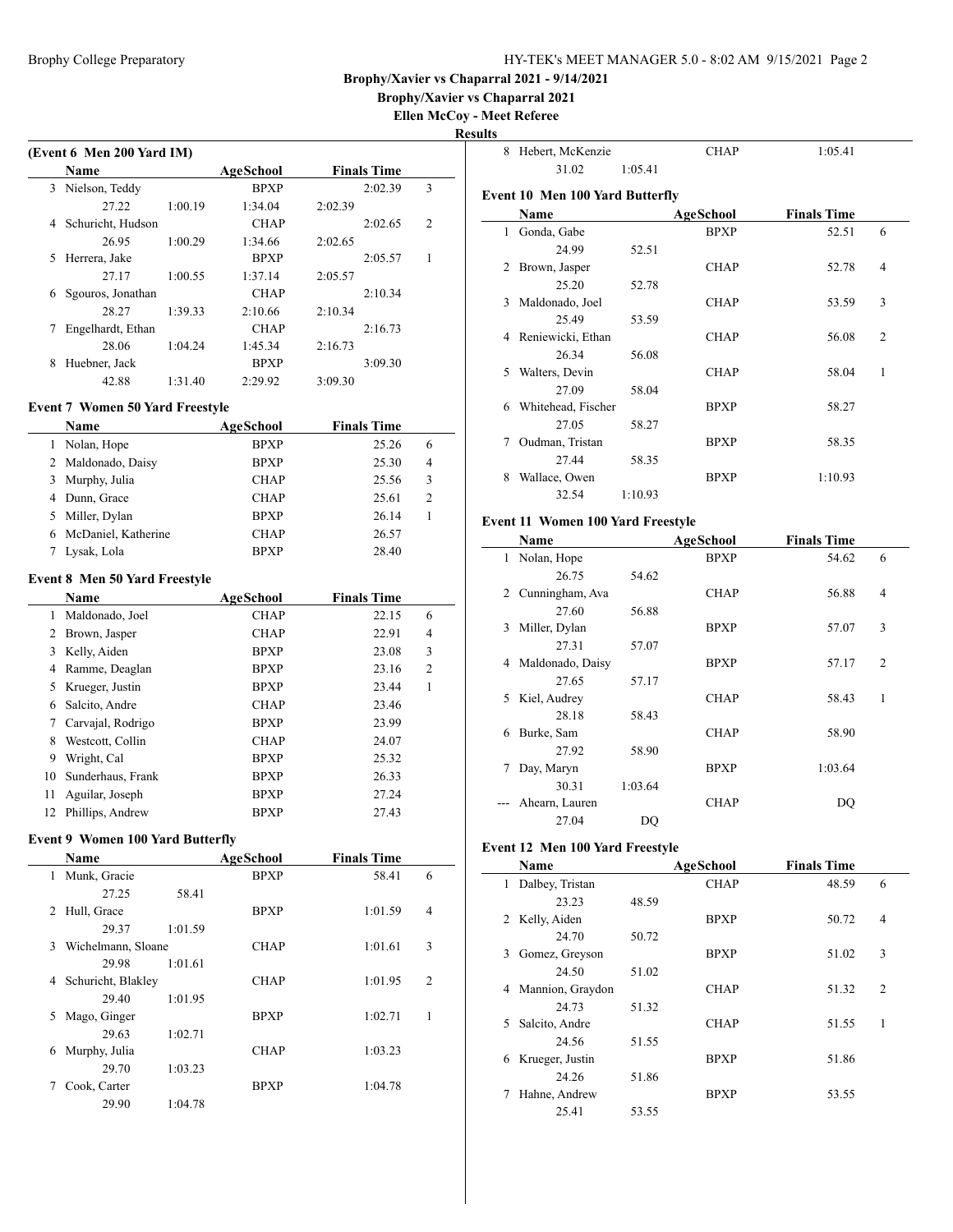**Brophy/Xavier vs Chaparral 2021 Ellen McCoy - Meet Referee**

# **Results**

 $\overline{\phantom{0}}$ 

|              | (Event 12 Men 100 Yard Freestyle)        |         |                  |         |                    |   |
|--------------|------------------------------------------|---------|------------------|---------|--------------------|---|
|              | Name                                     |         | <b>AgeSchool</b> |         | <b>Finals Time</b> |   |
| 8            | Westcott, Collin                         |         | <b>CHAP</b>      |         | 56.56              |   |
|              | 26.81                                    | 56.56   |                  |         |                    |   |
| 9            | Kelly, Declan                            |         | <b>BPXP</b>      |         | 1:02.69            |   |
|              | 29.93                                    | 1:02.69 |                  |         |                    |   |
| 10           | Vargas, Benicio                          |         | <b>BPXP</b>      |         | 1:05.96            |   |
|              | 29.96                                    | 1:05.96 |                  |         |                    |   |
| 11           | Sachdev, Chiraag                         |         | <b>BPXP</b>      |         | 1:11.06            |   |
|              | 31.47                                    | 1:11.06 |                  |         |                    |   |
| 12           | Phillips, Andrew                         |         | <b>BPXP</b>      |         | 1:18.23            |   |
|              |                                          |         |                  |         |                    |   |
|              | <b>Event 13 Women 500 Yard Freestyle</b> |         |                  |         |                    |   |
|              | Name                                     |         | AgeSchool        |         | <b>Finals Time</b> |   |
| $\mathbf{1}$ | Richards, Lauren                         |         | <b>CHAP</b>      |         | 5:17.09            | 6 |
|              | 29.28                                    | 1:00.85 | 1:32.76          | 2:04.99 |                    |   |
|              | 2:37.28                                  | 3:09.32 | 3:41.54          | 4:13.88 |                    |   |
|              | 4:45.86                                  | 5:17.09 |                  |         |                    |   |
|              | 2 Dunn, Grace                            |         | <b>CHAP</b>      |         | 5:22.25            | 4 |
|              | 29.48                                    | 1:01.38 | 1:33.64          | 2:06.42 |                    |   |
|              | 2:39.14                                  | 3:12.00 | 3:44.88          | 4:17.65 |                    |   |
|              | 4:50.52                                  | 5:22.25 |                  |         |                    |   |
|              | 3 Flores, Stephanie                      |         | <b>CHAP</b>      |         | 5:29.39            | 3 |
|              | 29.92                                    | 1:02.16 | 1:35.05          | 2:08.71 |                    |   |
|              | 2:42.54                                  | 3:16.11 | 3:49.14          | 4:22.53 |                    |   |
|              | 4:56.25                                  | 5:29.39 |                  |         |                    |   |
|              | 4 Baros, Ashleigh                        |         | <b>BPXP</b>      |         | 5:33.02            | 2 |
|              | 29.62                                    | 1:01.95 | 1:34.65          | 2:07.58 |                    |   |
|              | 2:41.30                                  | 3:15.52 | 3:50.10          | 4:24.75 |                    |   |
|              | 4:59.44                                  | 5:33.02 |                  |         |                    |   |
| 5            | Fawley, Hunter                           |         | <b>CHAP</b>      |         | 5:51.66            | 1 |
|              | 33.15                                    | 1:08.04 | 1:44.24          | 2:19.98 |                    |   |
|              | 2:55.89                                  | 3:31.28 | 4:06.96          | 4:42.08 |                    |   |
|              | 5:17.45                                  | 5:51.66 |                  |         |                    |   |
| 6            | Edwards, Elle                            |         | <b>BPXP</b>      |         | 6:02.58            |   |
|              | 32.29                                    | 1:08.81 | 1:45.00          | 2:21.71 |                    |   |
|              | 2:58.45                                  | 3:35.57 | 4:12.43          | 4:49.38 |                    |   |
|              | 5:26.39                                  | 6:02.58 |                  |         |                    |   |
|              | 7 Wieland, Lainey                        |         | <b>BPXP</b>      |         | 6:20.52            |   |
|              | 31.33                                    | 1:06.06 | 1:42.21          | 2:18.81 |                    |   |
|              | 2:55.09                                  | 3:31.25 | 4:44.77          | 5:22.33 |                    |   |
|              | 5:56.40                                  | 6:20.52 |                  |         |                    |   |
| 8            | Lebedeff, Malena                         |         | <b>BPXP</b>      |         | 6:29.04            |   |
|              | 33.31                                    | 1:09.84 | 1:48.47          | 2:29.36 |                    |   |
|              | 3:09.65                                  | 3:50.06 | 4:30.79          | 5:11.95 |                    |   |
|              | 5:52.58                                  | 6:29.04 |                  |         |                    |   |

# **Event 14 Men 500 Yard Freestyle**

| Name              |         | AgeSchool   | <b>Finals Time</b> |  |
|-------------------|---------|-------------|--------------------|--|
| 1 Josaiwk, Thomas |         | <b>BPXP</b> | 4:48.11            |  |
| 26.64             | 54.94   | 1:23.91     | 1:52.96            |  |
| 2:22.15           | 2:51.11 | 3:20.24     | 3:49.79            |  |
| 4:19.44           | 4:48.11 |             |                    |  |

| $\cdot$ |                  |         |             |         |         |                |
|---------|------------------|---------|-------------|---------|---------|----------------|
| 2       | Herrera, Jake    |         | <b>BPXP</b> |         | 4:55.59 | 4              |
|         | 26.07            | 55.47   | 1:25.79     | 1:55.66 |         |                |
|         | 2:25.65          | 2:55.68 | 3:26.01     | 3:56.22 |         |                |
|         | 4:25.90          | 4:55.59 |             |         |         |                |
| 3       | Crawford, Finn   |         | <b>BPXP</b> |         | 5:00.55 | 3              |
|         | 27.38            | 57.40   | 1:27.78     | 1:57.90 |         |                |
|         | 2:28.69          | 3:00.07 | 3:30.68     | 4:00.99 |         |                |
|         | 4:30.26          | 5:00.55 |             |         |         |                |
| 4       | Fleischer, Miles |         | <b>CHAP</b> |         | 5:03.29 | $\overline{2}$ |
|         | 26.54            | 55.74   | 1:26.14     | 1:56.76 |         |                |
|         | 2:27.94          | 2:58.85 | 3:30.06     | 4:00.81 |         |                |
|         | 4:31.90          | 5:03.29 |             |         |         |                |
| 5       | Klein, Caden     |         | <b>CHAP</b> |         | 5:10.92 | 1              |
|         | 27.60            | 58.52   | 1:29.73     | 2:01.24 |         |                |
|         | 2:32.62          | 3:04.23 | 3:35.98     | 4:07.53 |         |                |
|         | 4:39.50          | 5:10.92 |             |         |         |                |
| 6       | Crawford, Markus |         | <b>BPXP</b> |         | 5:30.94 |                |
|         | 30.64            | 1:04.11 | 1:38.32     | 2:12.07 |         |                |
|         | 2:45.91          | 3:19.36 | 3:52.72     | 4:25.77 |         |                |
|         | 4:58.99          | 5:30.94 |             |         |         |                |
| 7       | Currie, Owen     |         | <b>CHAP</b> |         | 5:31.24 |                |
|         | 29.96            | 1:02.28 | 1:36.00     | 2:10.08 |         |                |
|         | 2:44.10          | 3:18.90 | 3:52.58     | 4:26.83 |         |                |
|         | 5:00.28          | 5:31.24 |             |         |         |                |

# **Event 15 Women 200 Yard Freestyle Relay**

|                | Team                                  |         | Relay              |                    | <b>Finals Time</b> |   |
|----------------|---------------------------------------|---------|--------------------|--------------------|--------------------|---|
| $\mathbf{1}$   | <b>CHAP</b>                           |         | A                  |                    | 1:41.95            | 8 |
|                | 25.76                                 | 51.23   | 1:16.87            | 1:41.95            |                    |   |
| $\mathfrak{D}$ | <b>CHAP</b>                           |         | B                  |                    | 1:43.42            | 4 |
|                | 26.84                                 | 51.28   | 1:18.16            | 1:43.42            |                    |   |
| 3              | <b>BPXP</b>                           |         | A                  |                    | 1:44.16            | 2 |
|                | 1) Miller, Dylan                      |         | 2) Baros, Ashleigh |                    |                    |   |
|                | 3) Maldonado, Daisy                   |         | 4) Hull, Grace     |                    |                    |   |
|                | 25.87                                 | 52.32   | 1:18.17            | 1:44.16            |                    |   |
| 4              | <b>BPXP</b>                           |         | B                  |                    | 1:46.46            |   |
|                | 1) Cook, Carter                       |         | 2) Mago, Ginger    |                    |                    |   |
|                | 3) Wieland, Lainey                    |         | 4) Worth, Cassie   |                    |                    |   |
|                | 26.65                                 | 53.80   | 1:20.57            | 1:46.46            |                    |   |
| 5              | <b>CHAP</b>                           |         | $\mathcal{C}$      |                    | 1:48.79            |   |
|                | 27.60                                 | 1:21.68 | 1:48.79            |                    |                    |   |
| 6              | <b>BPXP</b>                           |         | C                  |                    | 1:54.49            |   |
|                | 1) Berman, Kate                       |         | 2) Gill, Ava       |                    |                    |   |
|                | 3) Scott, Meredith                    |         |                    |                    |                    |   |
|                | 32.75                                 | 58.51   | 1:25.80            | 1:54.49            |                    |   |
| 7              | <b>CHAP</b>                           |         | D                  |                    | 1:57.59            |   |
|                | 29.37                                 | 59.17   | 1:33.93            | 1:57.59            |                    |   |
| 8              | <b>BPXP</b>                           |         | D                  |                    | 1:59.50            |   |
|                | 1) Akiki, Perla                       |         |                    | 2) Bagley, Waverly |                    |   |
|                | 3) Person, Brooke                     |         | 4) Weiland, Allie  |                    |                    |   |
|                | 29.92                                 | 1:00.56 | 1:29.71            | 1:59.50            |                    |   |
|                | Event 16 Men 200 Yard Freestyle Relay |         |                    |                    |                    |   |
|                | Team                                  |         | Relay              |                    | <b>Finals Time</b> |   |

1 CHAP A 1:29.78 8

21.85 1:29.78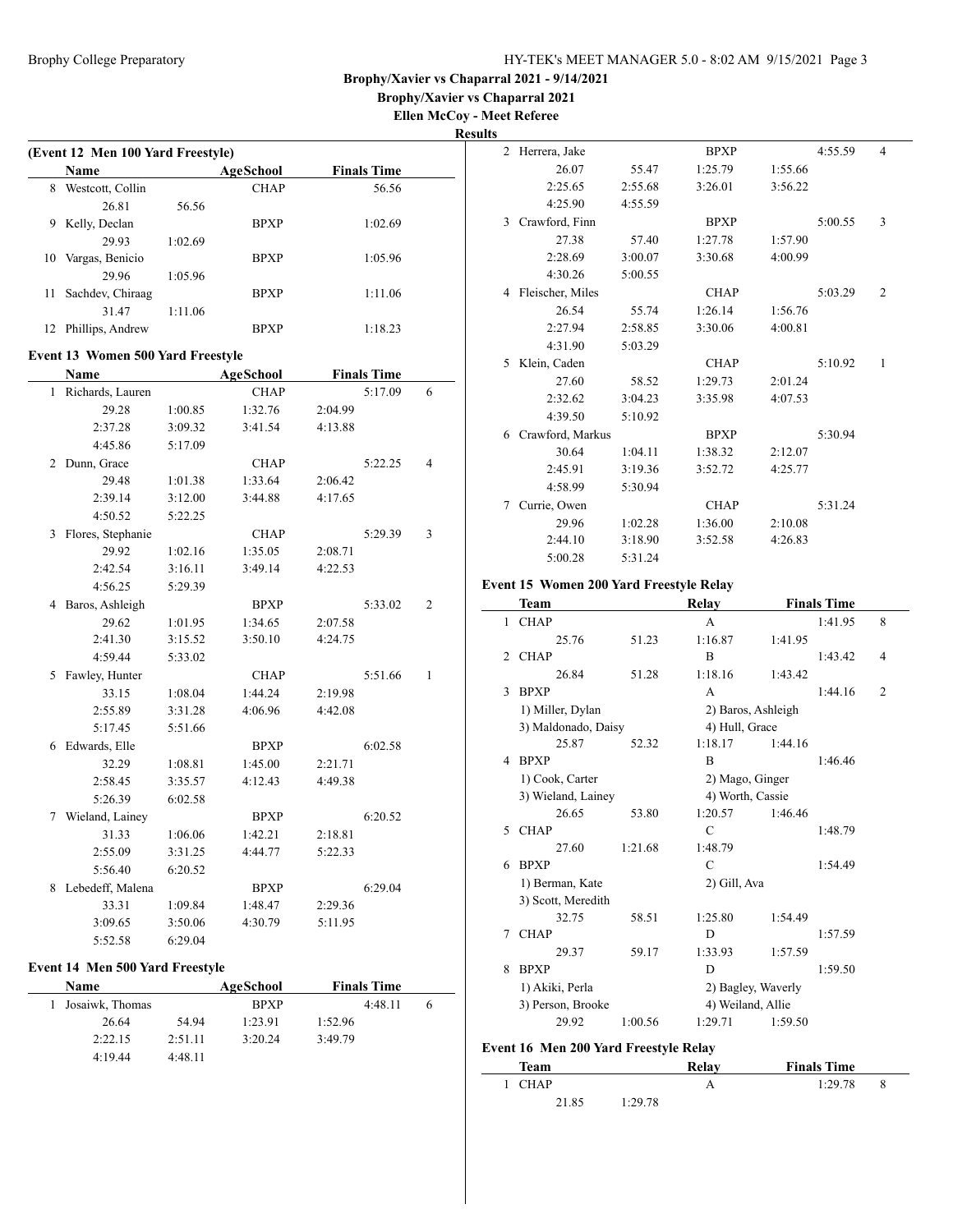# **Brophy/Xavier vs Chaparral 2021**

### **Ellen McCoy - Meet Referee Results**

 $\overline{a}$ 

|             | (Event 16 Men 200 Yard Freestyle Relay) |         |                     |                    |   |
|-------------|-----------------------------------------|---------|---------------------|--------------------|---|
|             | <b>Team</b>                             |         | Relay               | <b>Finals Time</b> |   |
| 2           | <b>BPXP</b>                             |         | A                   | 1:31.67            | 4 |
|             | 1) Ramme, Deaglan                       |         | 2) Krueger, Justin  |                    |   |
|             | 3) Josaiwk, Thomas                      |         | 4) Kelly, Aiden     |                    |   |
|             | 23.43                                   | 1:31.67 |                     |                    |   |
| 3           | <b>BPXP</b>                             |         | B                   | 1:33.07            | 2 |
|             | 1) Carvajal, Rodrigo                    |         | 2) Gomez, Greyson   |                    |   |
|             | 3) Herrera, Jake                        |         | 4) Oudman, Tristan  |                    |   |
|             | 23.40                                   | 1:33.07 |                     |                    |   |
| 4           | <b>CHAP</b>                             |         | B                   | 1:33.92            |   |
|             | 24.08                                   | 1:33.92 |                     |                    |   |
| $\varsigma$ | <b>BPXP</b>                             |         | C                   | 1:40.01            |   |
|             | 1) Hahne, Andrew                        |         | 2) Wright, Cal      |                    |   |
|             | 3) Aguilar, Joseph                      |         | 4) Basha, Jacob     |                    |   |
|             | 24.63                                   | 1:40.01 |                     |                    |   |
| 6           | <b>CHAP</b>                             |         | $\mathcal{C}$       | 1:44.92            |   |
|             | 25.83                                   | 1:44.92 |                     |                    |   |
| 7           | <b>CHAP</b>                             |         | D                   | 1:45.00            |   |
|             | 28.91                                   | 1:45.00 |                     |                    |   |
| 8           | <b>BPXP</b>                             |         | D                   | 1:52.31            |   |
|             | 1) Wallace, Owen                        |         | 2) Beltran, Beckett |                    |   |
|             | 3) Sachdev, Chiraag                     |         | 4) Kelly, Declan    |                    |   |
|             | 26.18                                   | 1:52.31 |                     |                    |   |

### **Event 17 Women 100 Yard Backstroke**

 $\overline{a}$ 

|    | <b>Name</b>       |         | AgeSchool   | <b>Finals Time</b> |                |
|----|-------------------|---------|-------------|--------------------|----------------|
| 1  | Munk, Gracie      |         | <b>BPXP</b> | 59.76              | 6              |
|    | 28.45             | 59.76   |             |                    |                |
| 2  | Bansal, Asha      |         | <b>CHAP</b> | 1:03.32            | $\overline{4}$ |
|    | 30.80             | 1:03.32 |             |                    |                |
| 3  | Douglas, Claire   |         | <b>BPXP</b> | 1:04.47            | 3              |
|    | 31.70             | 1:04.47 |             |                    |                |
| 4  | Schmidt, Hana     |         | <b>CHAP</b> | 1:04.69            | $\overline{2}$ |
|    | 30.09             | 1:04.69 |             |                    |                |
| 5. | Hart, Carrie      |         | <b>CHAP</b> | 1:05.06            | 1              |
|    | 31.19             | 1:05.06 |             |                    |                |
| 6  | Tymkiw, Krista    |         | <b>BPXP</b> | 1:05.33            |                |
|    | 32.04             | 1:05.33 |             |                    |                |
| 7  | Sweatlock, Sophia |         | <b>BPXP</b> | 1:09.15            |                |
|    | 33.53             | 1:09.15 |             |                    |                |
| 8  | Fierabend, Zoey   |         | <b>CHAP</b> | 1:12.82            |                |
|    | 33.34             | 1:12.82 |             |                    |                |

### **Event 18 Men 100 Yard Backstroke**

|   | <b>Name</b>      |         | AgeSchool   | <b>Finals Time</b> |                |
|---|------------------|---------|-------------|--------------------|----------------|
| 1 | Mindlin, Ethan   |         | <b>CHAP</b> | 52.65              | 6              |
|   | 26.14            | 52.65   |             |                    |                |
|   | 2 Sorenson, Jack |         | <b>BPXP</b> | 53.43              | $\overline{4}$ |
|   | 26.29            | 53.43   |             |                    |                |
| 3 | Pattison, Kellen |         | <b>CHAP</b> | 55.61              | 3              |
|   | 26.97            | 55.61   |             |                    |                |
| 4 | Ramme, Deaglan   |         | <b>BPXP</b> | 57.18              | 2              |
|   | 26.96            | 57.18   |             |                    |                |
|   | Gartin, Grey     |         | <b>CHAP</b> | 1:01.22            |                |
|   | 29.06            | 1:01.22 |             |                    |                |

| 6 | Chun, Christian                             |         | <b>BPXP</b> | 1:02.71            |                |
|---|---------------------------------------------|---------|-------------|--------------------|----------------|
|   | 30.41                                       | 1:02.71 |             |                    |                |
| 7 | Douglass, Jackson                           |         | <b>BPXP</b> | 1:02.87            |                |
|   | 30.39                                       | 1:02.87 |             |                    |                |
|   | <b>Event 19 Women 100 Yard Breaststroke</b> |         |             |                    |                |
|   | Name                                        |         | AgeSchool   | <b>Finals Time</b> |                |
| 1 | Perkins, Cyndie                             |         | <b>CHAP</b> | 1:06.69            | 6              |
|   | 31.59                                       | 1:06.69 |             |                    |                |
| 2 | Schuricht, Blakley                          |         | <b>CHAP</b> | 1:07.06            | 4              |
|   | 32.05                                       | 1:07.06 |             |                    |                |
| 3 | Gill, Ava                                   |         | <b>BPXP</b> | 1:14.35            | 3              |
|   | 34.91                                       | 1:14.35 |             |                    |                |
| 4 | Guerra, Bella                               |         | <b>BPXP</b> | 1:15.93            | $\overline{2}$ |
|   | 35.15                                       | 1:15.93 |             |                    |                |
| 5 | Bartels, Elle                               |         | <b>CHAP</b> | 1:17.29            | 1              |
|   | 35.65                                       | 1:17.29 |             |                    |                |
| 6 | Lysak, Lola                                 |         | <b>BPXP</b> | 1:20.12            |                |
| 7 | Edwards, Vivian                             |         | <b>BPXP</b> | 1:22.07            |                |
|   | 38.64                                       | 1:22.07 |             |                    |                |
| 8 | Conde, Isabella                             |         | <b>CHAP</b> | 1:26.09            |                |
|   | $\cdots$                                    |         |             |                    |                |

### **Event 20 Men 100 Yard Breaststroke**

|    | Name              |         | <b>AgeSchool</b> | <b>Finals Time</b> |                |
|----|-------------------|---------|------------------|--------------------|----------------|
| 1  | Schuricht, Hudson |         | <b>CHAP</b>      | 1:00.16            | 6              |
|    | 28.81             | 1:00.16 |                  |                    |                |
|    | 2 Nielson, Teddy  |         | <b>BPXP</b>      | 1:01.39            | 4              |
|    | 28.94             | 1:01.39 |                  |                    |                |
| 3  | Resto, Peyton     |         | <b>CHAP</b>      | 1:02.92            | 3              |
|    | 29.36             | 1:02.92 |                  |                    |                |
| 4  | Serrano, David    |         | <b>BPXP</b>      | 1:03.50            | $\overline{c}$ |
|    | 30.27             | 1:03.50 |                  |                    |                |
| 5. | Sgouros, Jonathan |         | <b>CHAP</b>      | 1:03.61            | 1              |
|    | 30.60             | 1:03.61 |                  |                    |                |
| 6  | Oprandy, Caden    |         | <b>BPXP</b>      | 1:06.87            |                |
|    | 31.30             | 1:06.87 |                  |                    |                |
|    | Wickers, Bill     |         | <b>BPXP</b>      | 1:24.44            |                |

# **Event 21 Women 400 Yard Freestyle Relay**

|               | <b>Team</b>        |         | Relay              |         | <b>Finals Time</b> |                |
|---------------|--------------------|---------|--------------------|---------|--------------------|----------------|
| 1             | <b>CHAP</b>        |         | A                  |         | 3:41.62            | 8              |
|               | 27.29              | 55.74   | 1:22.20            | 1:50.84 |                    |                |
|               | 2:17.59            | 2:46.48 | 3:12.49            | 3:41.62 |                    |                |
| $\mathcal{L}$ | <b>BPXP</b>        |         | A                  |         | 3:44.60            | 4              |
|               | 1) Nolan, Hope     |         | 2) Munk, Gracie    |         |                    |                |
|               | 3) Wieland, Lainey |         | 4) Baros, Ashleigh |         |                    |                |
|               | 26.62              | 54.58   | 1:22.03            | 1:52.63 |                    |                |
|               | 2:19.61            | 2:50.12 | 3:15.59            | 3:44.60 |                    |                |
| 3             | <b>CHAP</b>        |         | B                  |         | 3:49.05            | $\overline{c}$ |
|               | 26.99              | 55.97   | 1:22.76            | 1:53.33 |                    |                |
|               | 2:20.94            | 2:50.67 | 3:18.49            | 3:49.05 |                    |                |
| 4             | <b>CHAP</b>        |         | C                  |         | 3:54.45            |                |
|               | 28.61              | 59.65   | 1:27.32            | 1:57.65 |                    |                |
|               | 2:25.36            | 2:56.02 | 3:24.41            | 3:54.45 |                    |                |